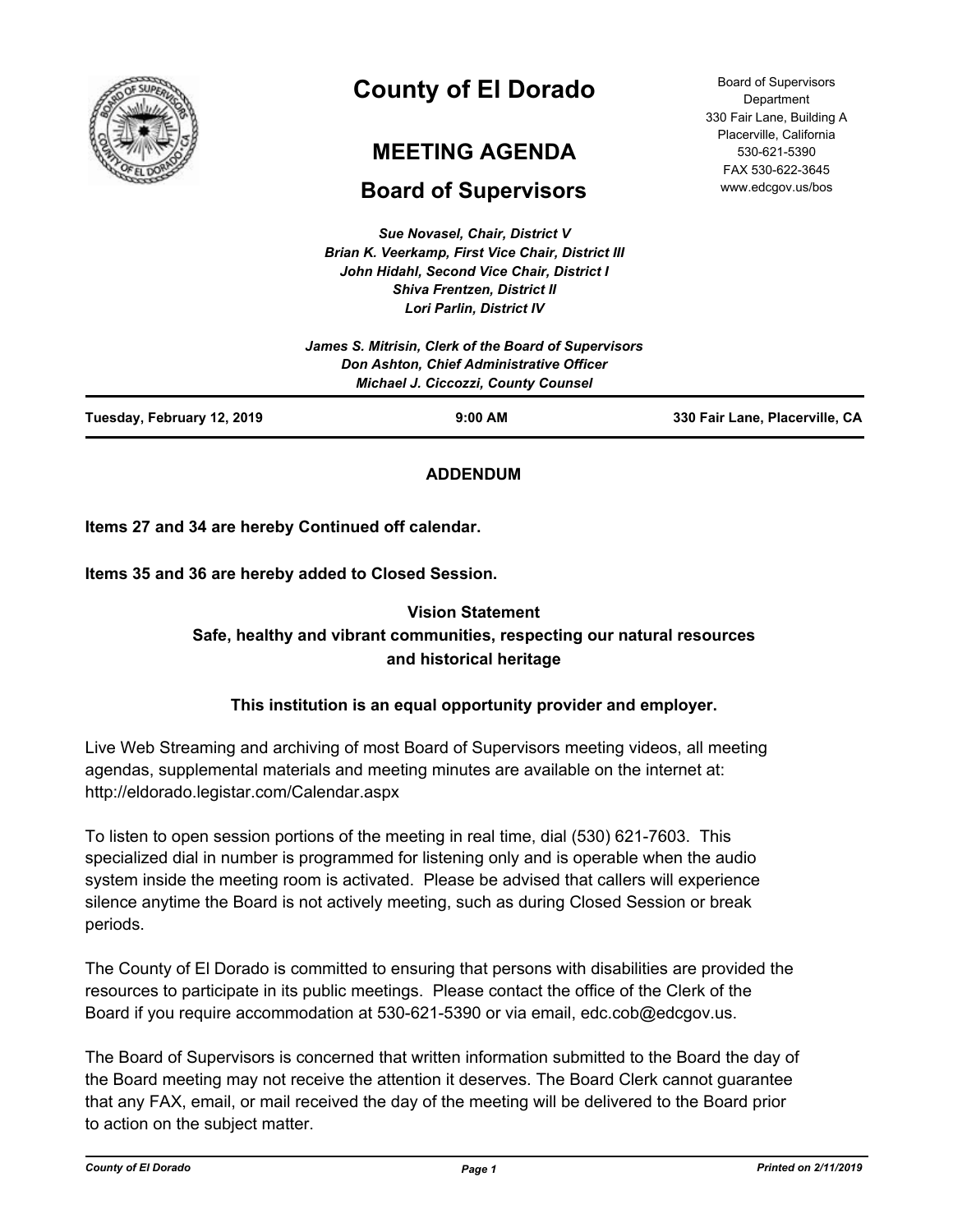The Board meets simultaneously as the Board of Supervisors and the Board of Directors of the Air Quality Management District, In-Home Supportive Services, Public Housing Authority, Redevelopment Agency and other Special Districts.

For Purposes of the Brown Act § 54954.2 (a), the numbered items on this Agenda give a brief description of each item of business to be transacted or discussed. Recommendations of the staff, as shown, do not prevent the Board from taking other action.

Materials related to an item on this Agenda submitted to the Board of Supervisors after distribution of the agenda packet are available for inspection during normal business hours in the public viewing packet located in Building A, 330 Fair Lane, Placerville or in the Board Clerk's Office located at the same address. Such documents are also available on the Board of Supervisors' Meeting Agenda webpage subject to staff's ability to post the documents before the meeting.

#### **PROTOCOLS FOR PUBLIC COMMENT**

Public comment will be received at designated periods as called by the Board Chair.

Public comment on items scheduled for Closed Session will be received before the Board recesses to Closed Session.

Except with the consent of the Board, individuals shall be allowed to speak to an item only once.

On December 5, 2017 the Board adopted the following protocol relative to public comment periods:

Time for public input will be provided at every Board of Supervisors meeting. Individuals will have three minutes to address the Board. Individuals authorized by organizations will have three minutes to present organizational positions and perspectives and may request additional time, up to five minutes. At the discretion of the Board, time to speak by any individual may be modified.

A total of 20 minutes will be allocated for public comment during Open Forum and for each agenda item to be discussed. Public comment on certain agenda items designated and approved by the Board may be treated differently with specific time limits per speaker or a limit on the total amount of time designated for public comment. It is the intent of the Board that quasi-judicial matters have additional flexibility depending upon the nature of the issue.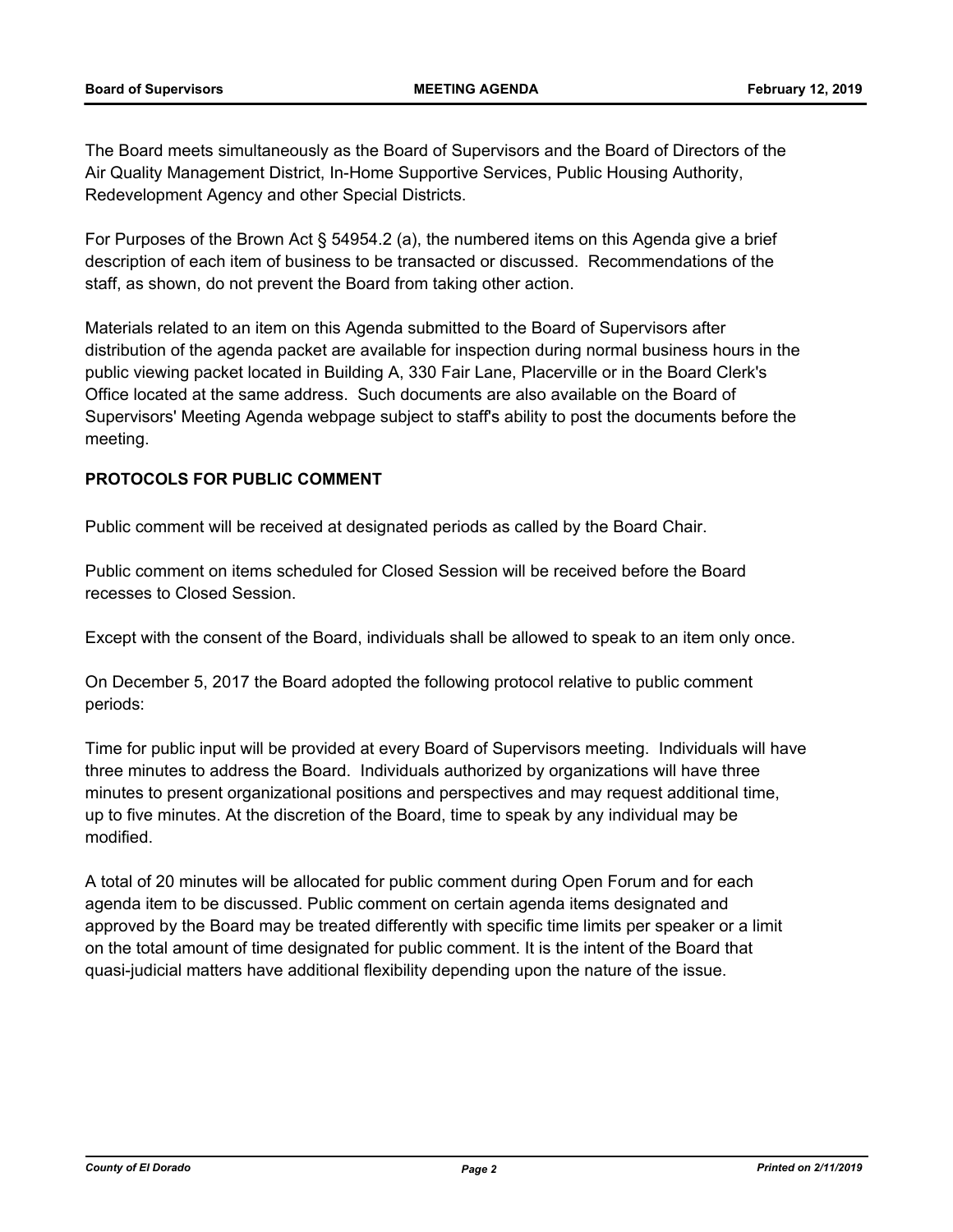Individual Board members may ask clarifying questions but will not engage in substantive dialogue with persons providing input to the Board.

If a person providing input to the Board creates a disruption by refusing to follow Board guidelines, the Chair of the Board may take the following actions.

Step 1. Request the person adhere to Board guidelines. If the person refuses, the Chair may ask the Clerk to turn off the speaker's microphone.

Step 2. If the disruption continues, the Chair may order a recess of the Board meeting.

Step 3. If the disruption continues, the Chair may order the removal of the person from the Board meeting.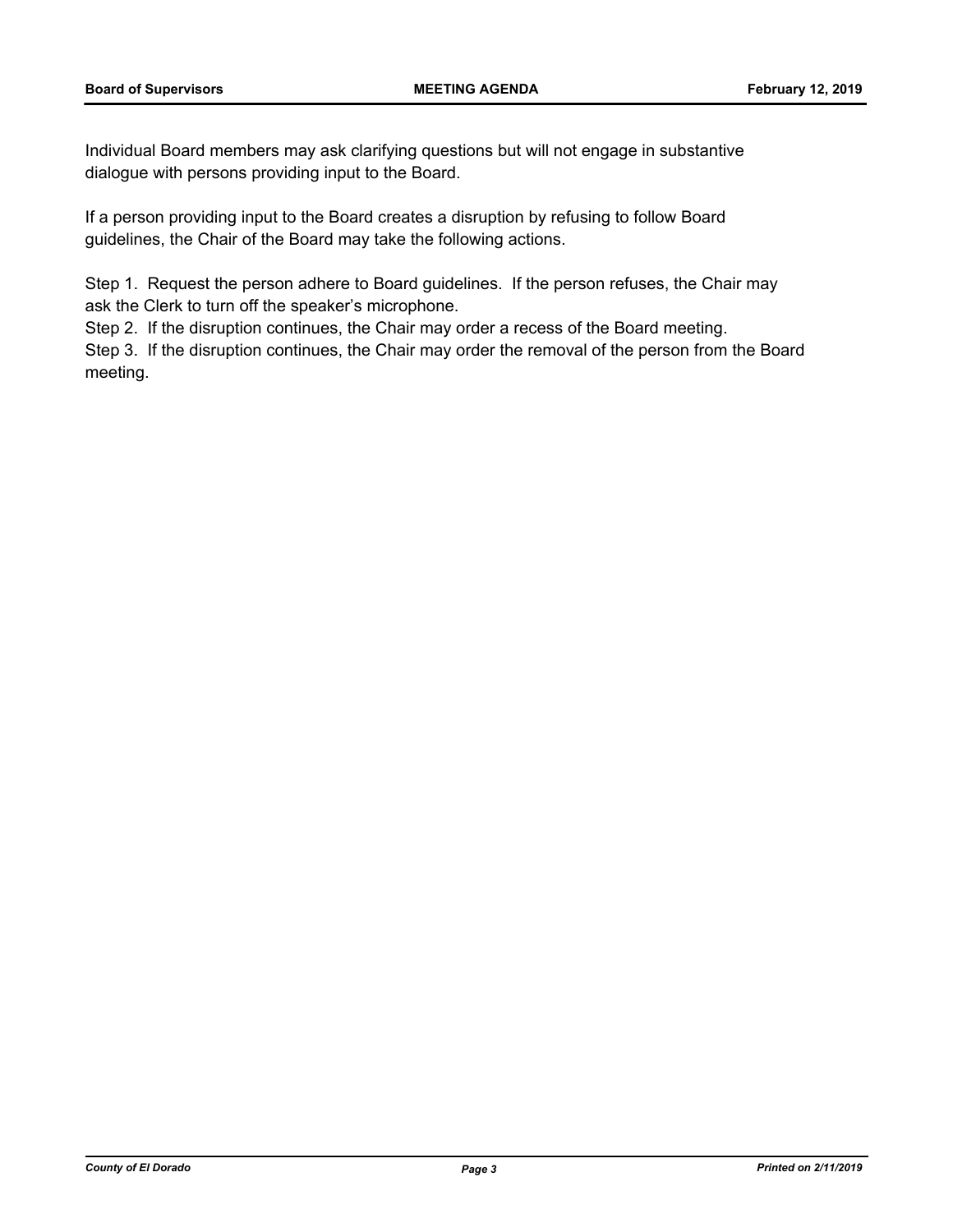#### **9:00 A.M. - CALL TO ORDER**

#### **INVOCATION AND PLEDGE OF ALLEGIANCE TO THE FLAG**

#### **ADOPTION OF THE AGENDA AND APPROVAL OF CONSENT CALENDAR**

The Board may make any necessary additions, deletions or corrections to the agenda including moving items to or from the Consent Calendar and adopt the agenda and the Consent Calendar with one single vote. A Board member may request an item be removed from the Consent Calendar for discussion and separate Board action. At the appropriate time as called by the Board Chair, members of the public may make a comment on matters on the Consent Calendar prior to Board action.

#### **OPEN FORUM**

Open Forum is an opportunity for members of the public to address the Board of Supervisors on subject matter that is not on their meeting agenda and within their jurisdiction. Public comments during Open Forum are limited to three minutes per person. Individuals authorized by organizations will have three minutes to present organizational positions and perspectives and may request additional time, up to five minutes. The total amount of time reserved for Open Forum is 20 Minutes.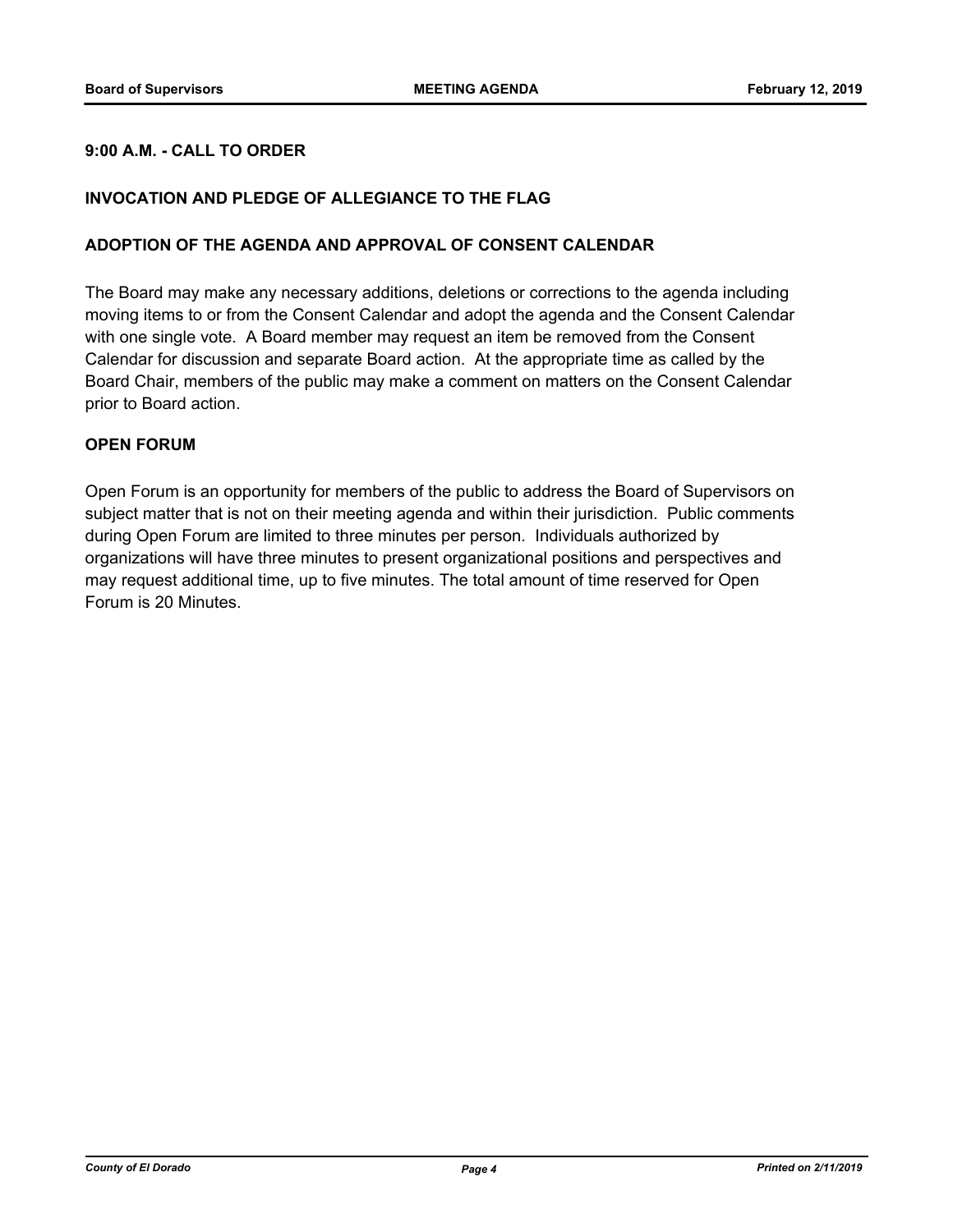#### **CONSENT CALENDAR**

**1.** [19-0215](http://eldorado.legistar.com/gateway.aspx?m=l&id=/matter.aspx?key=25535) Clerk of the Board recommending the Board approve the Minutes from the regular meeting of the Board of Supervisors on February 5, 2019 (adjourned to Febraury 6, 2019 at 1:00 P.M. due to winter weather conditions).

#### **GENERAL GOVERNMENT - CONSENT ITEMS**

- **2.** [16-0305](http://eldorado.legistar.com/gateway.aspx?m=l&id=/matter.aspx?key=20961) Chief Administrative Office recommending the Board find that a state of emergency continues to exist in El Dorado County as a result of unprecedented tree mortality due to drought conditions and related bark beetle infestations. (Cont. 2/6/19, Item 2)
- **3.** [19-0174](http://eldorado.legistar.com/gateway.aspx?m=l&id=/matter.aspx?key=25494) Chief Administrative Office, Facilities Division, recommending the Board consider the following pertaining to the Placerville Jail Roof Replacement: 1) Adopt the bid, specifications and contract documents for the roof replacement needed at the Placerville Jail; 2) Approve and authorize the Chair to sign the construction bid documents; and

3) Authorize advertisement for construction bids (Bid Number:19-968-015).

**FUNDING:** Accumulated Capital Outlay Fund.

**4.** [19-0178](http://eldorado.legistar.com/gateway.aspx?m=l&id=/matter.aspx?key=25498) Chief Administrative Office, Procurement and Contracts Division, presenting a list of County surplus property and recommending the Board so declare and authorize disposal of same in accordance with the procedures outlined in the County's Purchasing Ordinance, Chapter 3.12 and Section 3.12.220 thereof.

**FUNDING:** Various.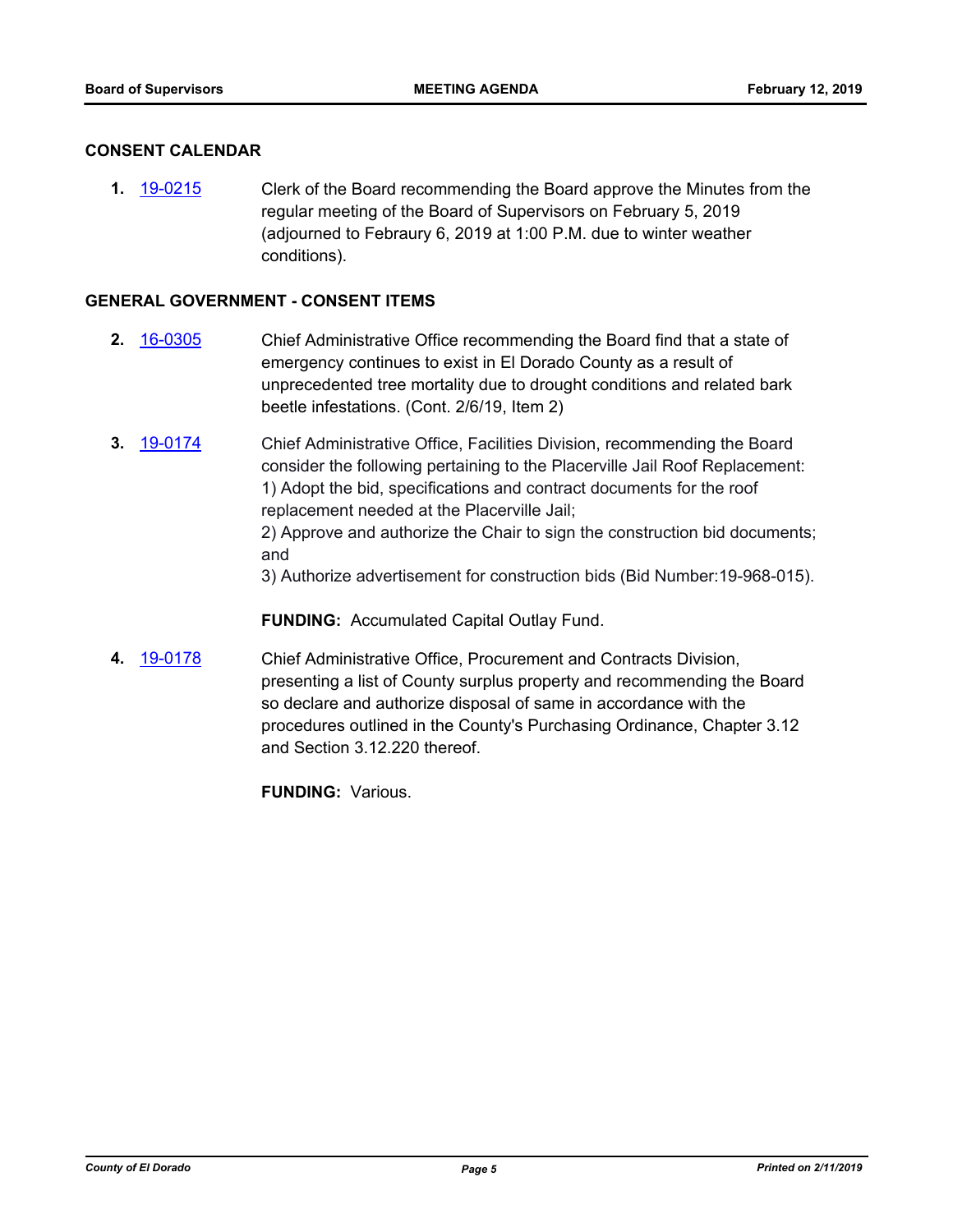**5.** [19-0145](http://eldorado.legistar.com/gateway.aspx?m=l&id=/matter.aspx?key=25465) Chief Administrative Office, Procurement and Contracts, and Information Technologies Department recommending the Board: 1) Waive formal bid requirements in accordance with Purchasing Ordinance 3.12.160 Section D; 2) Authorize the Purchasing Agent to utilize the State of California's competitively bid Contract No. 1-17-70-02A (Laptop Computers Dell) for the acquisition of laptops and related products for use by all County Departments; 3) Authorize the Purchasing Agent to increase FENIX contract #2075 for the countywide purchase of laptops by \$100,000, bringing the contract value to \$195,000 through the contract term of 6/30/2020; and 4) Authorize the Purchasing Agent to increase the countywide purchase contract on an "as needed" basis during the awarded period as long as funding is available within the requesting department's budget.

**FUNDING**: Various - General Fund and Non-General Fund.

- **6.** [19-0171](http://eldorado.legistar.com/gateway.aspx?m=l&id=/matter.aspx?key=25491) Clerk of the Board recommending the Board cancel their regular meeting of Tuesday, May 7, 2019 and schedule a regular meeting for Tuesday, April 30, 2019 in support of multiple Supervisors' attendance at the annual Capitol to Capitol conference in Washington D.C. from May 4, 2019 to May 8, 2019.
- **7.** [19-0182](http://eldorado.legistar.com/gateway.aspx?m=l&id=/matter.aspx?key=25502) Elections Department recommending the Board approve and authorize the Chair to sign a budget amendment to transfer \$237,640 from General Fund contingency to the Elections Department, to conduct the March 26, 2019 Senate District 1 Special Election, due to vacancy (4/5 vote required).

**FUNDING:** General Fund, increase to the Election Departments FY 2018-19 budget.

**8.** [19-0177](http://eldorado.legistar.com/gateway.aspx?m=l&id=/matter.aspx?key=25497) Human Resources Department recommending the Board receive and file a report (Attachment A) identifying all advanced step hire requests by departments and approved by either the Director of Human Resources or the Chief Administrative Officer during Calendar Year 2018.

**FUNDING:** N/A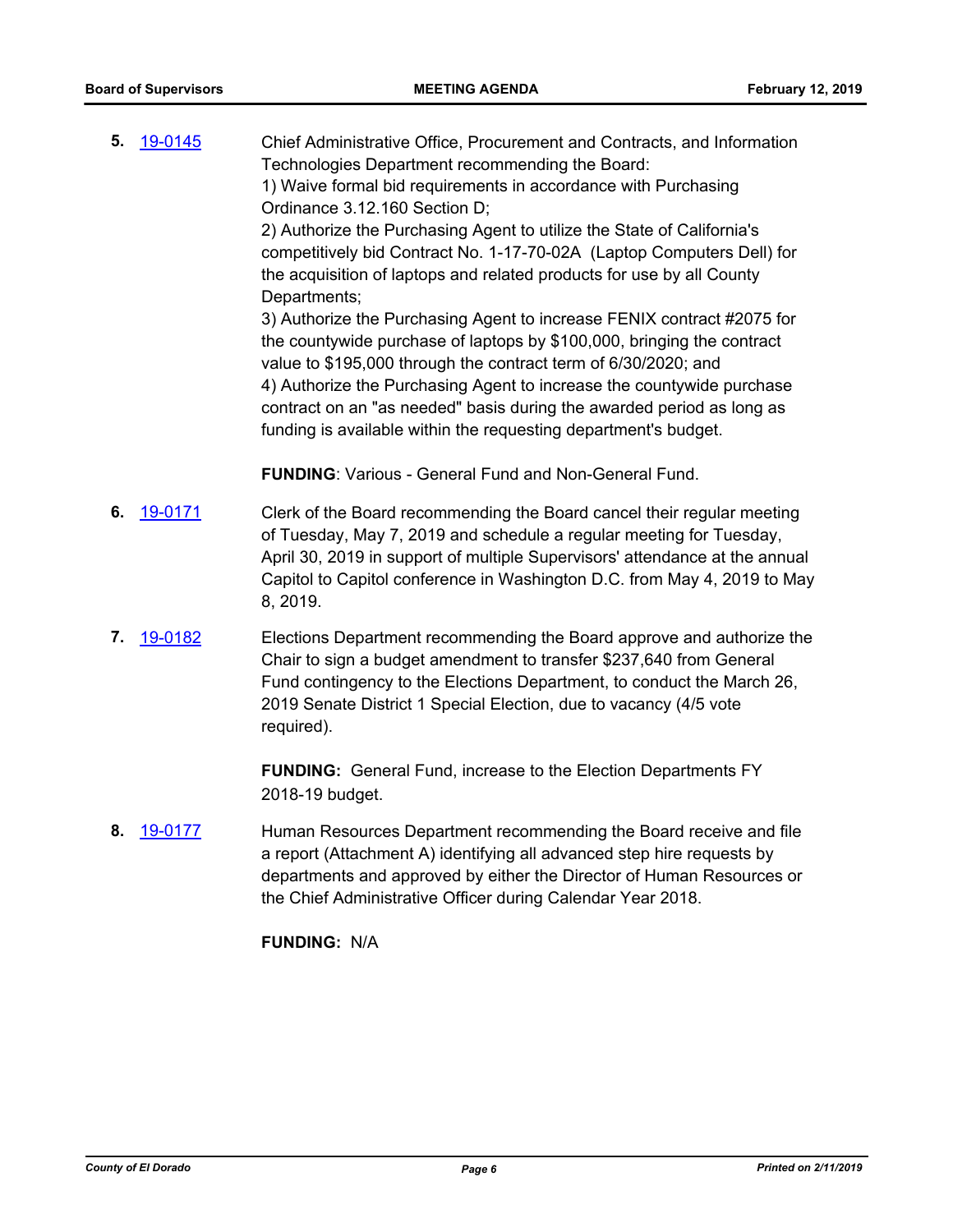#### **LAND USE AND DEVELOPMENT - CONSENT ITEMS**

**9.** [18-1921](http://eldorado.legistar.com/gateway.aspx?m=l&id=/matter.aspx?key=25271) Community Development Services (CDS), Administration and Finance Division, recommending the Board:

1) Adopt and authorize the Chair to sign Resolution **007-2019** authorizing CDS to take necessary actions to establish a County Trust Account for all revenue and interest received from the County of El Dorado Cemeteries Fund, which is managed by a nonprofit charitable organization; 3) Approve and authorize the Chair to sign Agreement for Services 3535 with El Dorado Community Foundation, to manage the County of El Dorado Cemeteries Fund for the term commencing upon final execution and continuing until terminated by one of the parties thereto; and 4) Authorize the Chief Administrative Officer, or designee, to execute further documents relating to Agreement for Services 3535, including amendments, and contingent upon approval by County Counsel and Risk Management.

#### **FUNDING:** Donations.

**10.** [18-1520](http://eldorado.legistar.com/gateway.aspx?m=l&id=/matter.aspx?key=24871) Department of Transportation recommending the Board consider the following:

> 1) Approve and authorize the Chair to sign the Notice of Acceptance with West Coast Paving, Inc., for the 2018 Elks Club Drive Emergency Road Repair Project, Contract PW 17-31191, CIP 78725, Contract 2455; and 2) Approve and authorize the Clerk of the Board to release the Payment and Performance Bonds to the Surety upon notification from the Department of Transportation, after the one-year guarantee period.

**FUNDING:** Federal Highway Administration anticipated reimbursement (88.53%), California Disaster Assistance Act anticipated reimbursement (8.60%), Road Fund (2.87%).

**11.** [18-1879](http://eldorado.legistar.com/gateway.aspx?m=l&id=/matter.aspx?key=25229) Department of Transportation recommending the Board approve and authorize the Chair to sign Amendment 1 to Agreement 498-S1711 (FENIX 930) with Nichols Consulting Engineers, CHTD., expanding the scope of work to include geotechnical, geological, hydraulic and hydrologic on-call services in the Tahoe Basin with no change to term, rates, or the not-to-exceed amount.

> **FUNDING:** Various funding sources as detailed in the Department of Transportation's Capital Improvement Program, including federal, state, and local funding.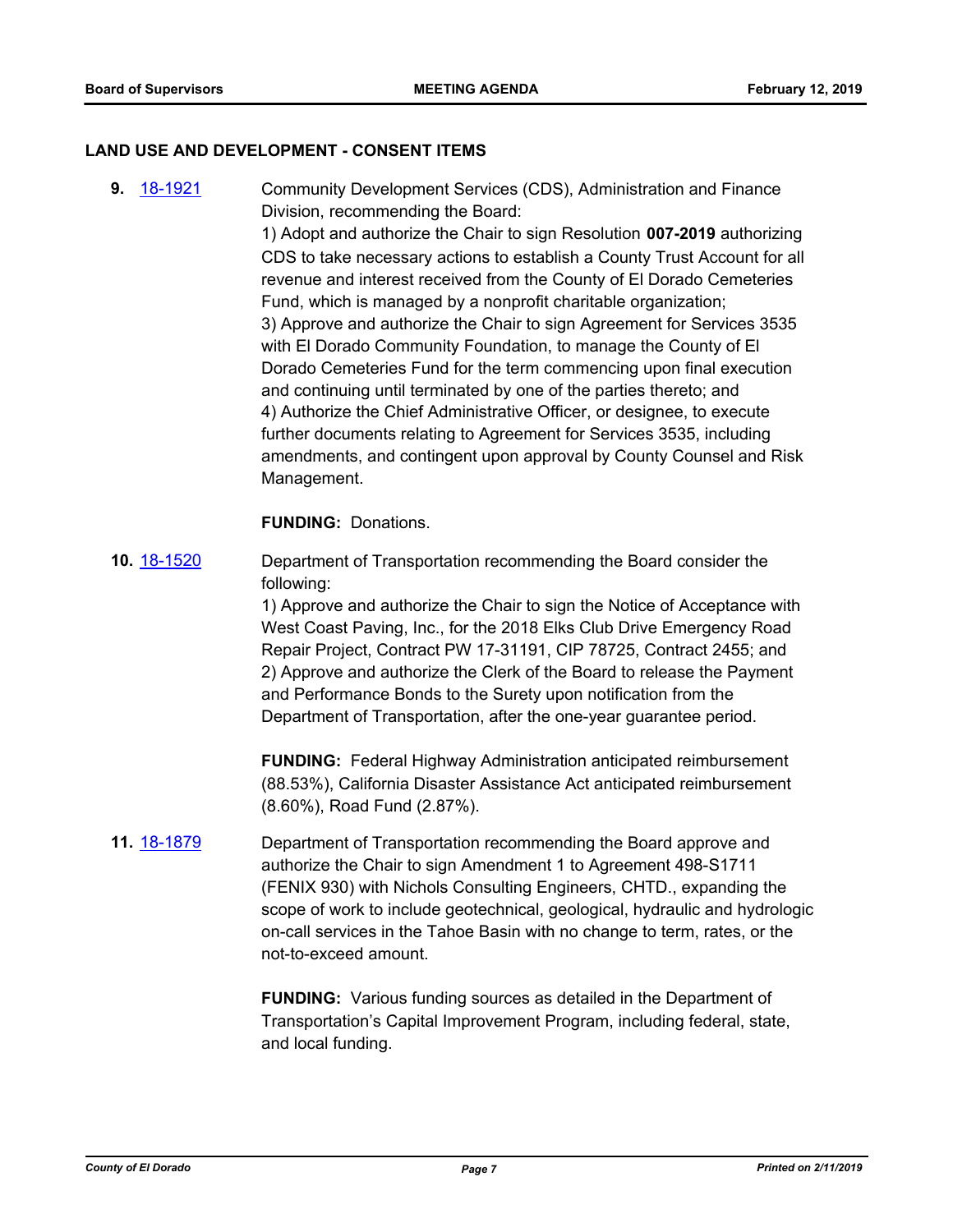| 12. 19-0055 | Department of Transportation recommending the Board consider the<br>following pertaining to the Hazel Valley Road at EID Canal Bridge<br>Replacement Project, CIP 77125/36105021, Contract 2770:<br>1) Approve and adopt the Plans and Contract Documents and authorize<br>the Chair to sign the Plans; and<br>2) Authorize advertisement for construction bids. |
|-------------|------------------------------------------------------------------------------------------------------------------------------------------------------------------------------------------------------------------------------------------------------------------------------------------------------------------------------------------------------------------|
|             | <b>FUNDING:</b> Highway Bridge Program (100%). (Federal Funds)                                                                                                                                                                                                                                                                                                   |
| 13. 19-0059 | Department of Transportation recommending the Board consider the<br>following:                                                                                                                                                                                                                                                                                   |
|             | 1) Approve and authorize the Chair to sign the Notice of Acceptance with<br>RNR Construction, Inc., for the Airport Road Storm Damage Repair<br>Project, CIP 78717/36102022, Contract 3240; and                                                                                                                                                                  |
|             | 2) Approve and authorize the Clerk of the Board to release the Payment<br>and Performance Bonds to the Surety upon notification from the<br>Department of Transportation, after the one-year guarantee period.                                                                                                                                                   |
|             | <b>FUNDING: Federal Highway Administration anticipated reimbursement</b><br>(89.11%), California Disaster Assistance Act anticipated reimbursement<br>(8.21%), Road Fund (2.68%).                                                                                                                                                                                |
| 14. 18-1945 | Department of Transportation recommending the Board:<br>1) Award Request for Proposal 19-961-023 to the successful proposer,<br>Crawford & Associates, Inc.;                                                                                                                                                                                                     |
|             | 2) Make findings in accordance with Section 3.13.030 of the County<br>Ordinance that it is more economical and feasible to engage an<br>independent contractor for on-call geological, geotechnical, hydraulic, and<br>hydrologic engineering support services; and                                                                                              |
|             | 3) Approve and authorize the Chair to sign Agreement for Services 3480<br>with Crawford & Associates, Inc. to provide on-call geological,<br>geotechnical, hydraulic, and hydrologic engineering support services in the<br>not-to-exceed amount of \$300,000 for a period beginning upon execution<br>and expiring three years thereafter.                      |
|             | <b>FUNDING:</b> Various funding sources as detailed in the Department of                                                                                                                                                                                                                                                                                         |

Transportation's Capital Improvement Program, including federal, state, and local funding.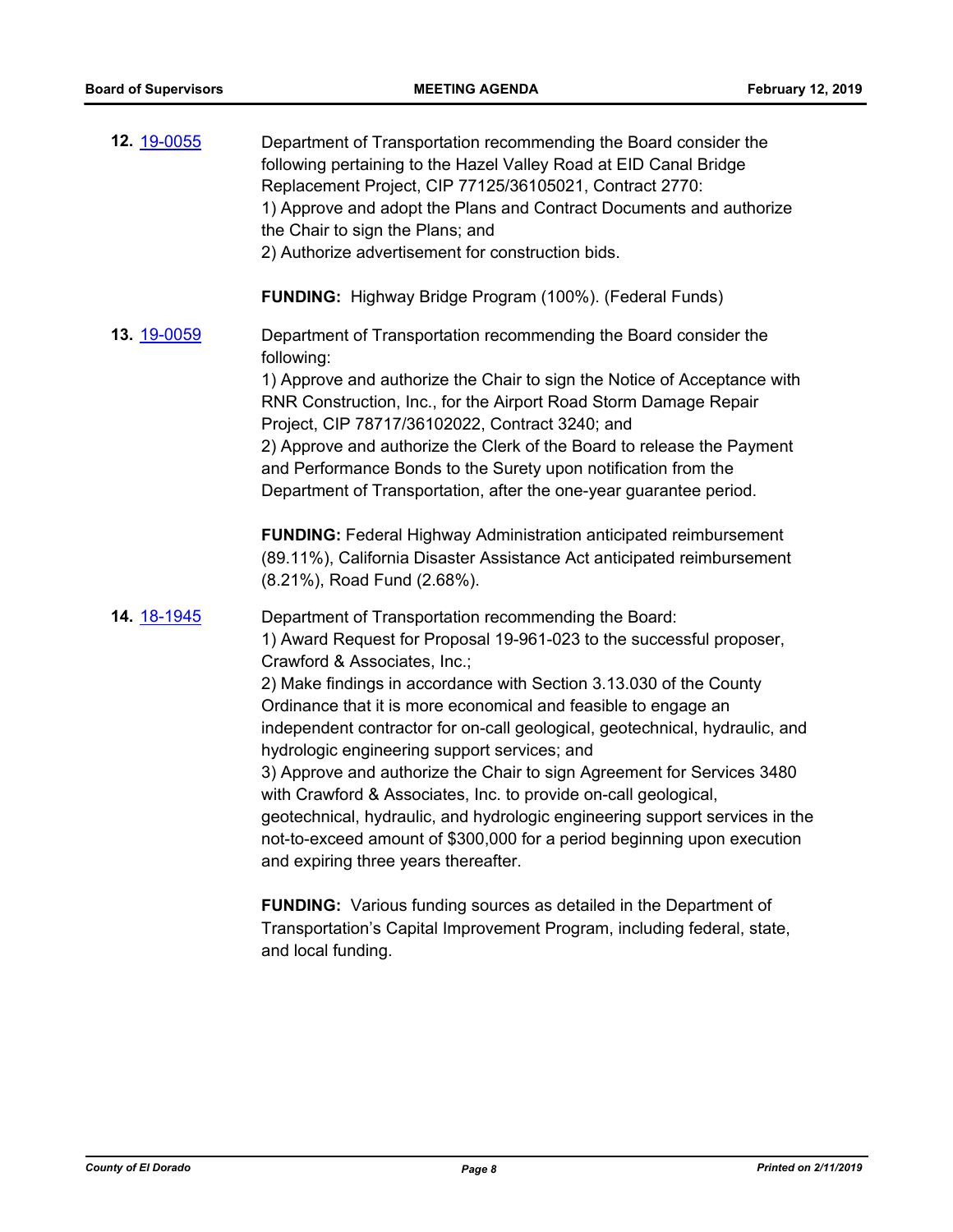| 15. 18-1901 | Department of Transportation recommending the Board consider the<br>following:<br>1) Approve and authorize the Chair to sign the Notice of Acceptance with<br>MKD Construction, Inc., for the Francisco Drive Americans with Disabilities<br>Act Improvements Project, Contract PW 18-31218, CIP 71363/36105051,<br>Contract 2773; and<br>2) Approve and authorize the Clerk of the Board to release the Payment<br>and Performance Bonds to the Surety upon notification from the<br>Department of Transportation, after the one-year guarantee period.<br><b>FUNDING:</b> Regional Surface Transportation Program - Urban Surface<br>Transportation Block Grant Program (76%) and Regional Surface<br>Transportation Program Exchange Funds - Caltrans (24%). (Federal<br>Funds)                                                                                                                                                                                                                                                                                              |
|-------------|---------------------------------------------------------------------------------------------------------------------------------------------------------------------------------------------------------------------------------------------------------------------------------------------------------------------------------------------------------------------------------------------------------------------------------------------------------------------------------------------------------------------------------------------------------------------------------------------------------------------------------------------------------------------------------------------------------------------------------------------------------------------------------------------------------------------------------------------------------------------------------------------------------------------------------------------------------------------------------------------------------------------------------------------------------------------------------|
| 16. 19-0010 | Department of Transportation (Transportation), recommending the Board:<br>1) Approve the addition of a 2019 International Hookloader to Department<br>of Transportation's fixed asset list;<br>2) Approve and authorize the Chair to sign the attached budget<br>amendment to increase revenue and appropriations to reflect funding from<br>the Tahoe Regional Planning Agency for the fixed asset (4/5ths vote<br>required);<br>3) Make findings that this purchase is exempt from competitive bidding in<br>accordance with Purchasing Ordinance 3.12.160, Section D;<br>4) Authorize the Purchasing Agent to utilize the State of California<br>competitively bid Contract 1-18-23-20F for the acquisition of one (1) 2019<br>International Hookloader for Transportation; and<br>5) Authorize the Purchasing Agent to sign a purchase order to the awarded<br>State vendor, Riverview International Trucks, LLC in the amount of<br>\$201,457.75 plus applicable delivery, fees, and taxes (estimated at<br>\$14,617.94) for a one time purchase following Board approval. |

**FUNDING:** Tahoe Regional Planning Agency and Road Fund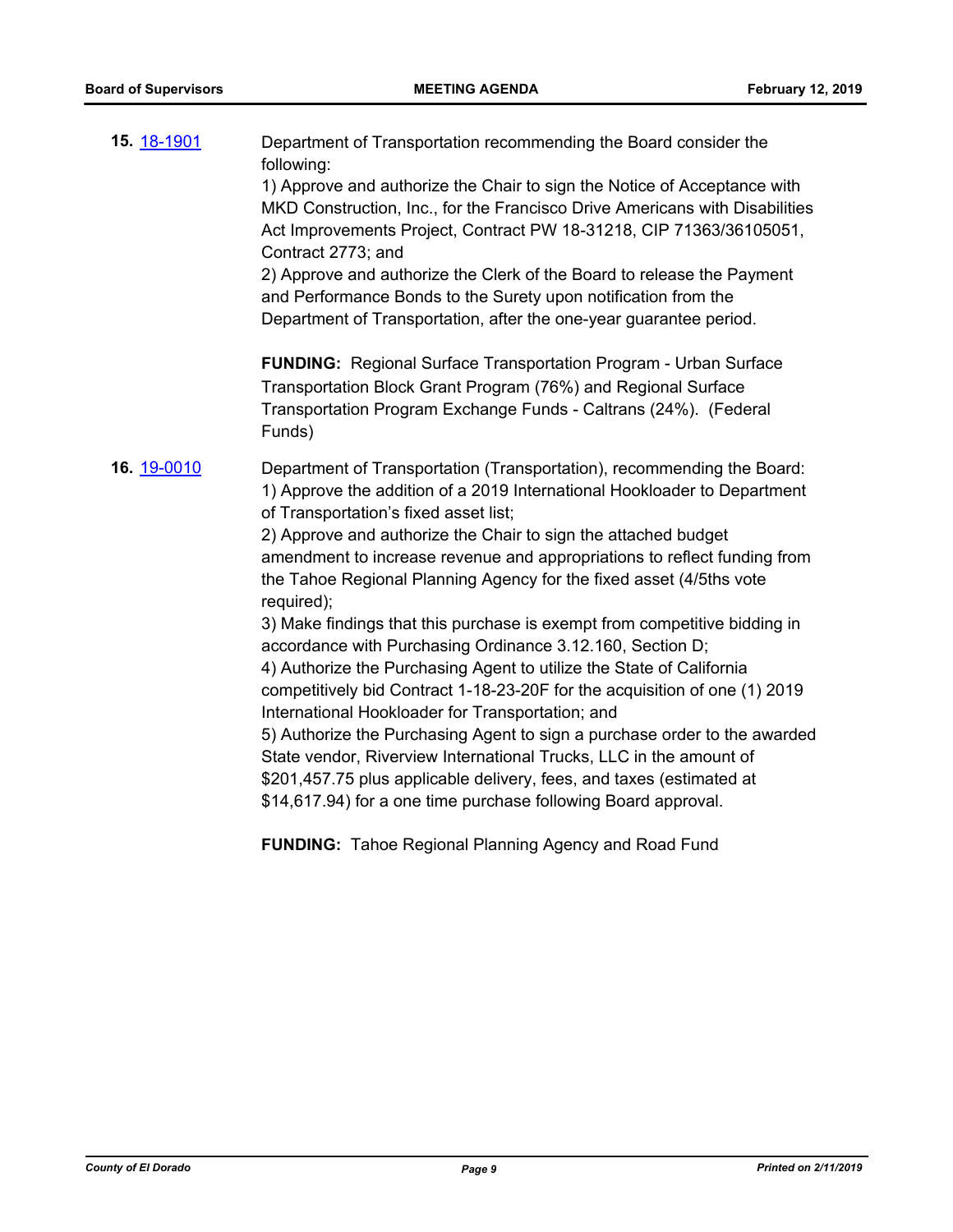## **17.** [19-0166](http://eldorado.legistar.com/gateway.aspx?m=l&id=/matter.aspx?key=25486) Department of Transportation recommending the Board consider the following:

1) Approve and authorize the Chair to sign the Notice of Acceptance with Trinity River Construction, Inc., for the 2017 Happy Valley Storm Damage Repair Project, CIP 78724/36102023, Contract 2769; and 2) Approve and authorize the Clerk of the Board to release the Payment and Performance Bonds to the Surety upon notification from the Department of Transportation, after the one-year guarantee period.

**FUNDING:** Local and State discretionary funding initially (100%), with Transportation staff working with the Federal Emergency Management Agency and California Office of Emergency Services to obtain reimbursement of up to 93.75% of total eligible project costs. (Local/State/Federal)

#### **END CONSENT CALENDAR**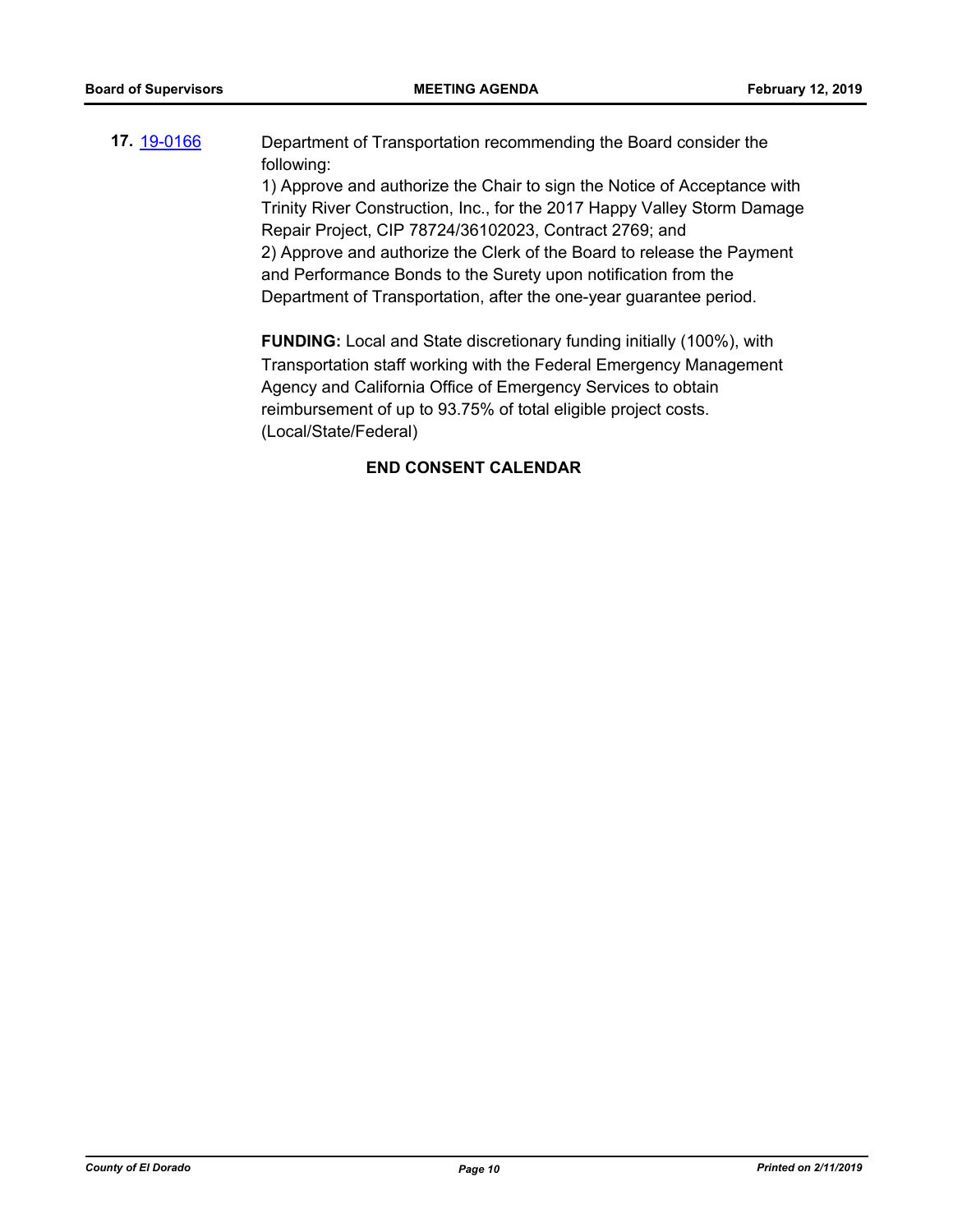#### **DEPARTMENT MATTERS (Items in this category may be called at any time)**

**18.** [18-1591](http://eldorado.legistar.com/gateway.aspx?m=l&id=/matter.aspx?key=24942) Department of Transportation recommending the Board take the following actions related to the 2018 Elks Club Drive Emergency Road Repair Project, Contract PW 17-31191, CIP 78725, Fenix 2455: 1) Retroactively approve and authorize the Chair to sign Contract Change Order 2, in the amount of \$44,926.05, replacing existing substandard structural material to prolong the life of the new roadway; and 2) Find that an exception to the competitive bidding requirement exists for the work described in Contract Change Order 2 and that a waiver of competitive bidding is appropriate. (Est. Time: 5 Minutes)

> **FUNDING:** Federal Highway Administration anticipated reimbursement (88.53%), California Disaster Assistance Act anticipated reimbursement (8.60%), Road Fund (2.87%).

**19.** [19-0101](http://eldorado.legistar.com/gateway.aspx?m=l&id=/matter.aspx?key=25422) Department of Transportation recommending the Board take the following actions related to the White Meadow Road and Peavine Ridge Road Storm Damage Repair Project, CIP 78711/36102025, Contract 2771: 1) Retroactively approve and authorize the Board chair to sign Contract Change Order 4, in the amount of \$144,525 due to an increase in the amount of import material needed at the site;

> 2) Find that an exception to the competitive bidding requirement exists for the work described in Contract Change Order 4 and that a waiver of competitive bidding is appropriate; and

3) Authorize an increase to the construction budget in the amount of \$75,000. (Est. 5 Min.)

**FUNDING:** Local and State discretionary funding initially (100%), with Department of Transportation staff working with the Federal Emergency Management Agency and the California Office of Emergency Services to obtain reimbursement. (Local, State, and Federal)

**20.** [19-0197](http://eldorado.legistar.com/gateway.aspx?m=l&id=/matter.aspx?key=25517) Ad Hoc Code Enforcement Advisory Committee recommending the Board give conceptual approval to amend County Ordinance Code, Chapter 08.08.010 -Fire Prevention, pursuant to Board Policy A-3, to direct staff to begin working on draft vegetation management changes to the ordinance. (Est. Time: 10 Min.)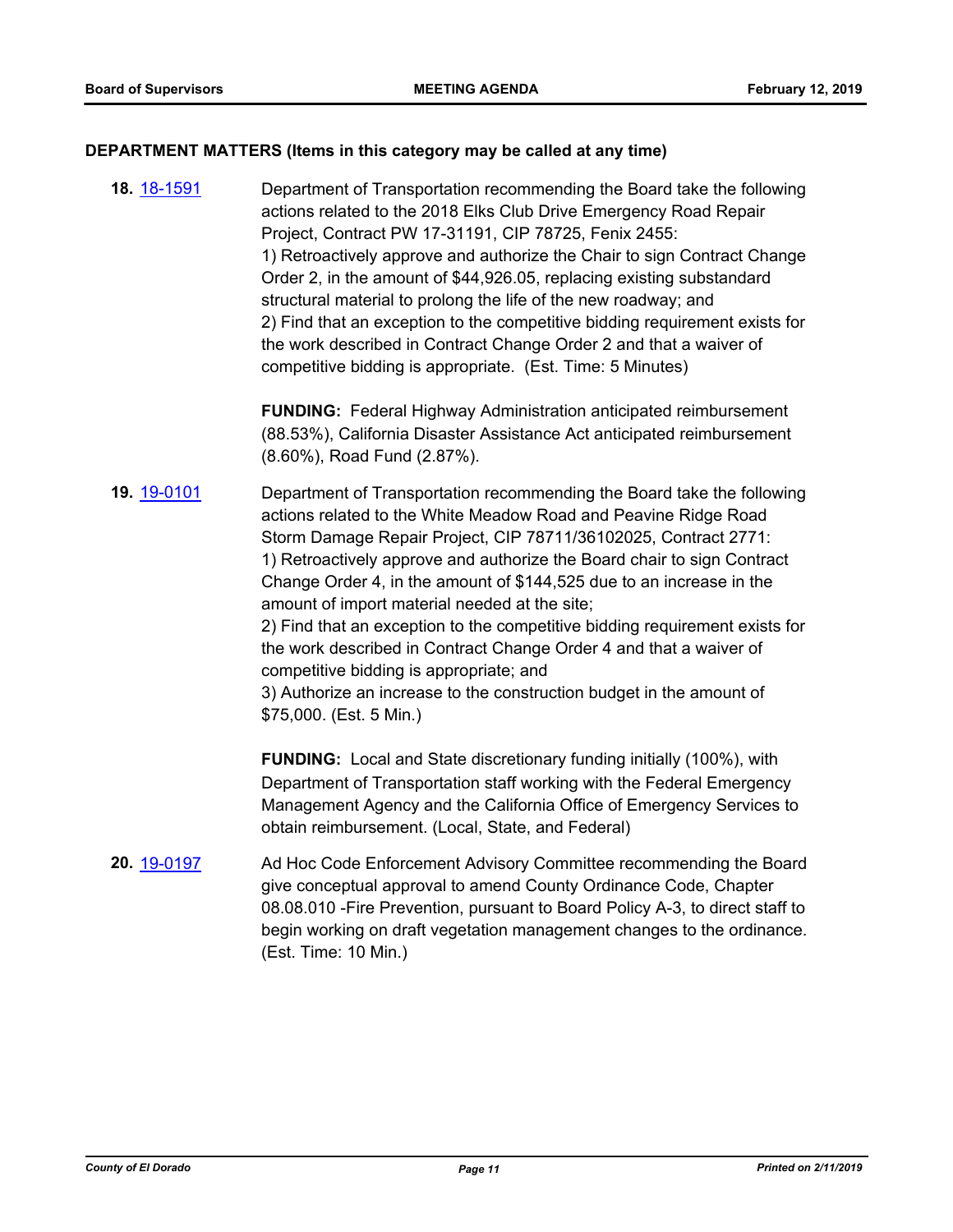**21.** [19-0181](http://eldorado.legistar.com/gateway.aspx?m=l&id=/matter.aspx?key=25501) Health and Human Services Agency, acting as the Administrative Entity for the El Dorado County Continuum of Care, is recommending the Board approve and authorize the Chair to sign a Budget Transfer Form to add \$1,448,323.63 of Homeless Emergency Aid Program grant funds, with no local match required. (4/5 vote required) (Est. Time: 15 Min.)

> **FUNDING:** Homeless Emergency Aid Program grant funds are administered by the California Business, Consumer Services, and Housing Agency Homeless Coordinating and Financing Council.

- **22.** [19-0071](http://eldorado.legistar.com/gateway.aspx?m=l&id=/matter.aspx?key=25392) Chief Administrative Office recommending the Board receive informational presentations from the listed Departments as part of the preparation for the Fiscal Year 2019-20 Budget development process:
	- 1) Recorder-Clerk; (continued from 2/6/19)
	- 2) Elections; (continued from 2/6/19)
	- 3) Agriculture;
	- 4) Environmental Management;
	- 5) Library; and
	- 6) Human Resources. (Est. Time: 1 Hr.)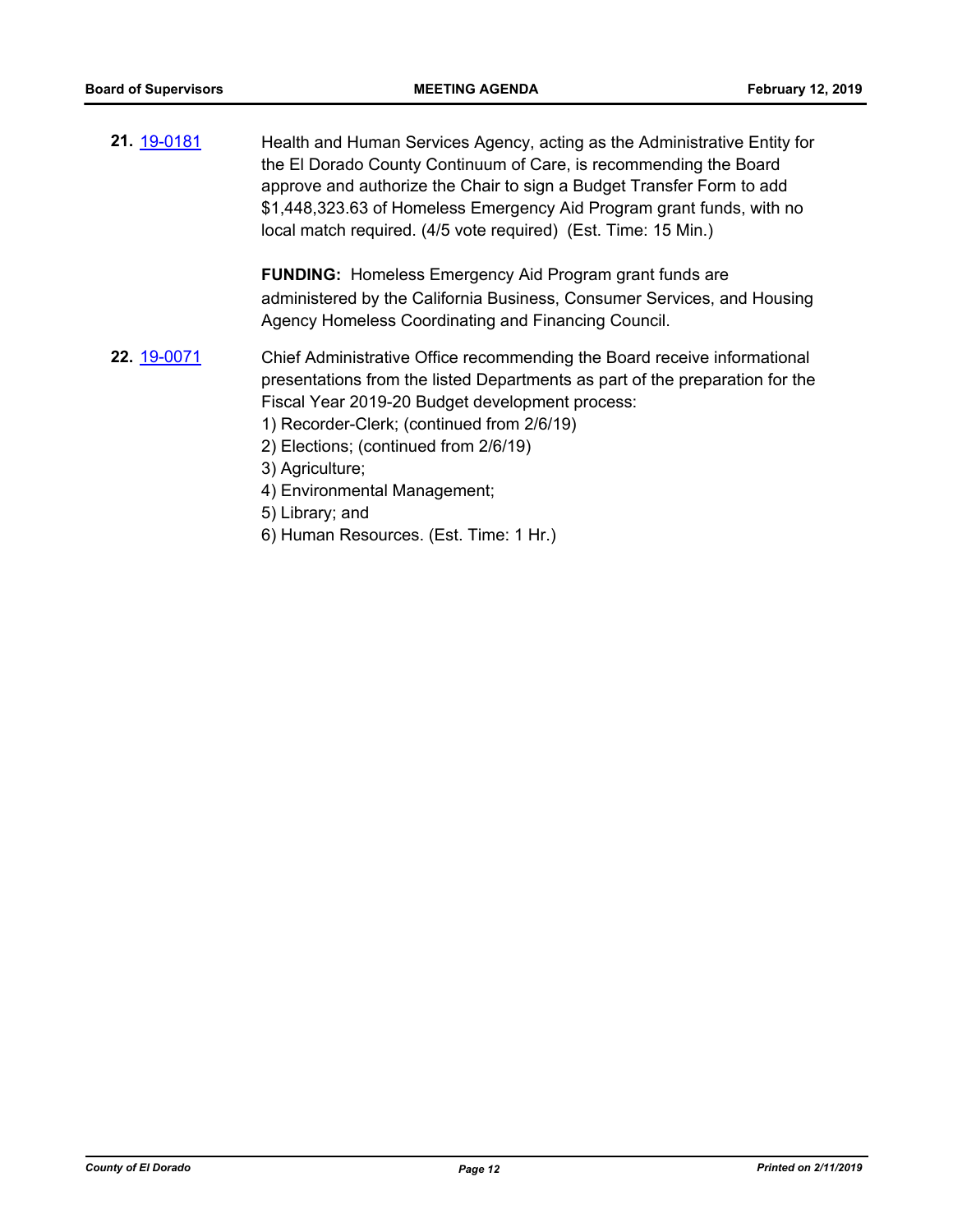#### **10:00 A.M. - TIME ALLOCATION**

**23.** [19-0187](http://eldorado.legistar.com/gateway.aspx?m=l&id=/matter.aspx?key=25507) Chief Administrative Office recommending the Board receive a presentation from Steve Teshara, CEO from Lake Tahoe South Shore Chamber of Commerce on activities completed for Fiscal Year 2017-18. (Est. Time: 30 Min.)

**FUNDING:** N/A

#### **11:00 A.M. - TIME ALLOCATION**

**24.** [18-1913](http://eldorado.legistar.com/gateway.aspx?m=l&id=/matter.aspx?key=25263) HEARING - Planning and Building Department recommending the Board conduct a public hearing to:

> 1) Adopt and authorize the Chair to sign Resolution **006-2019** authorizing the submittal of a 2018 Community Development Block Grant Application under the Notice of Funding Availability to the California Department of Housing and Community Development in an amount up to \$2,910,000, for the following eligible activities to take place within the unincorporated area of the County: a) Up to \$850,000 for Homeownership and Housing Rehabilitation Assistance Loan Programs; and b) Up to \$2,060,000 for Public Facilities to repair and rehabilitate the Placerville Senior Center building; and

> 2) If the Grant is awarded, authorize the Planning and Building Department Director, or designee, to enter into and sign the Grant Agreement and any subsequent amendments, and any and all other documents or instruments necessary or required by the Department or the Federal Department of Housing and Urban Development, for participation in the Community Development Block Grant Program, collectively the required documents, contingent upon approval by County Counsel and Risk Management. (Est. Time: 10 Min.)

**FUNDING:** Federal Community Development Block Grant Funds.

**25.** [19-0180](http://eldorado.legistar.com/gateway.aspx?m=l&id=/matter.aspx?key=25500) Department of Transportation recommending the Board receive and file a presentation regarding Road Fund Operating Budget. (Est. Time: 30 Min.)

#### **ITEMS TO/FROM SUPERVISORS**

#### **CAO UPDATE**

#### **ADJOURNMENT**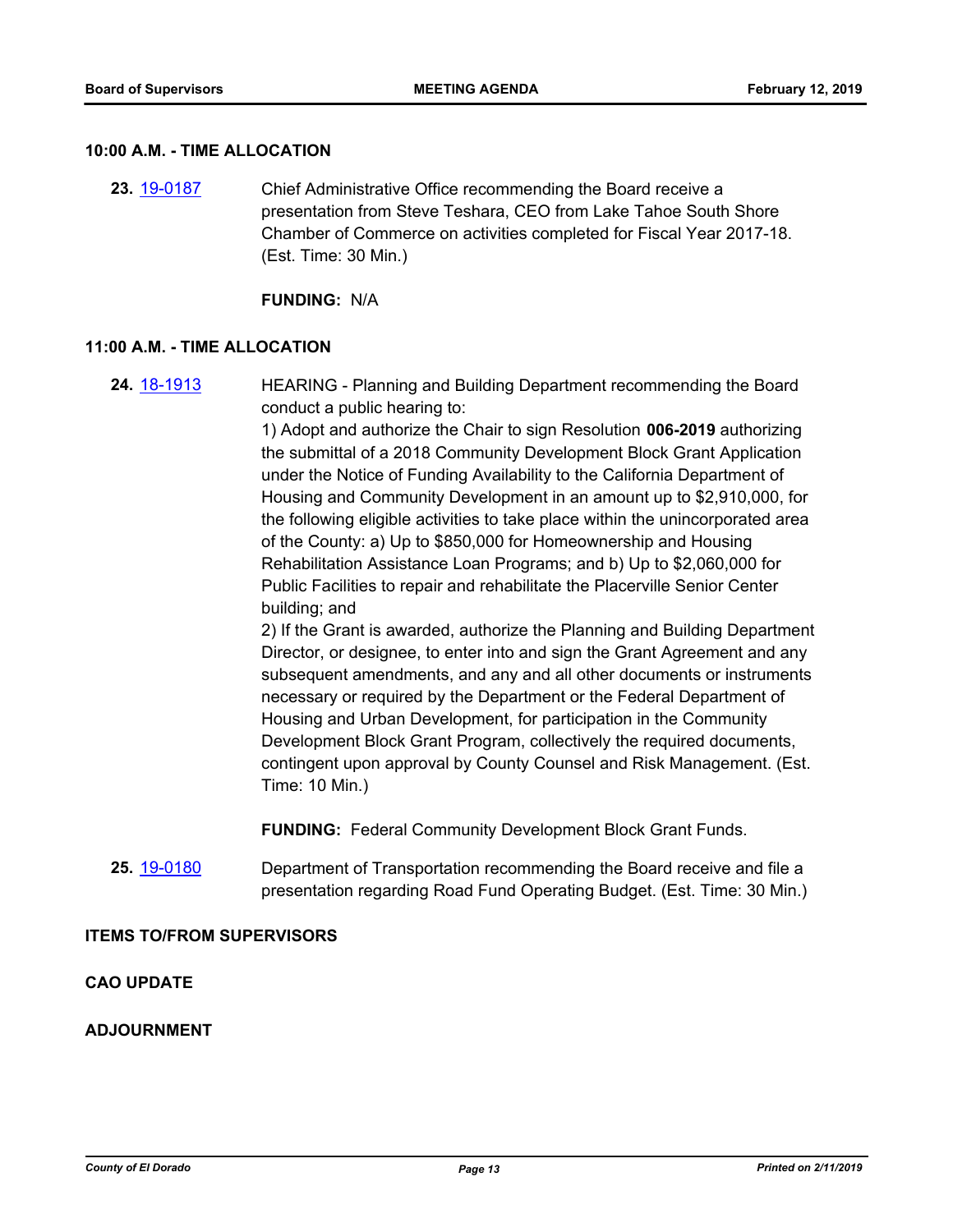### **CLOSED SESSION**

| 26. 19-0206        | Conference with Legal Counsel - Initiation of Litigation pursuant to<br>Government Code Section 54956.9(d)(4). Number of potential cases: (1).<br>(Est. Time: 10 Min.)                                                                                                                                                                                                                                                                                                                                                                                                                                                                                                                                                                                                                                       |
|--------------------|--------------------------------------------------------------------------------------------------------------------------------------------------------------------------------------------------------------------------------------------------------------------------------------------------------------------------------------------------------------------------------------------------------------------------------------------------------------------------------------------------------------------------------------------------------------------------------------------------------------------------------------------------------------------------------------------------------------------------------------------------------------------------------------------------------------|
| 27. 19-0208        | <b>Pursuant to Government Code Section 54956.8 - Conference with</b><br>Real Property Negotiator: This body will hold a closed session to give<br>instructions to its negotiator for the Placerville Armory property located at<br>100 Placerville Drive, Placerville, described as follows: APN:<br>325-280-03-100 Current Property Owner: State of California, Instructions<br>to El Dorado County's negotiator will concern price and terms of payment.<br>Don Ashton, Chief Administrative Officer or his designee, will be the<br>negotiator on behalf of El Dorado County. The parties with whom El<br>Dorado County's negotiator may negotiate are those parties identified<br>above and their agents and successors. (Est. Time: 15 Min.)<br>Staff requesting this matter be Continued off calendar. |
| 28. 19-0110        | Conference with Legal Counsel - Initiation of Litigation pursuant to<br>Government Code section 54956.9(d)(4) Number of potential cases: (1).<br>(Est. Time: 15 Min.) (Cont. 2/5/19, Item 22)                                                                                                                                                                                                                                                                                                                                                                                                                                                                                                                                                                                                                |
| 29. 19-0137        | <b>Pursuant to Government Code Section 54957- Public Employee</b><br>Performance Evaluation. Title: Clerk of the Board of Supervisors. (Est.<br>Time: 20 Min.) (Cont. 2/6/19 Item 23)                                                                                                                                                                                                                                                                                                                                                                                                                                                                                                                                                                                                                        |
| 30. 19-0138        | <b>Pursuant to Government Code Section 54957- Public Employee</b><br>Performance Evaluation. Title: Director of Library Services. (Est. Time:<br>20 Min.) (Cont. 2/6/19, Item 24)                                                                                                                                                                                                                                                                                                                                                                                                                                                                                                                                                                                                                            |
| 31. 19-0221        | <b>Pursuant to Government Code Section 54957- Public Employee</b><br>Appointment. Title: Interim Director, Child Support Services. (Est. Time:<br>10 Min.)                                                                                                                                                                                                                                                                                                                                                                                                                                                                                                                                                                                                                                                   |
| 32. 19-0218        | <b>Pursuant to Government Code Section 54957- Public Employment.</b><br>Title: Director of Child Support Services Recruitment. (Est. Time: 10 Min.)                                                                                                                                                                                                                                                                                                                                                                                                                                                                                                                                                                                                                                                          |
| 33. 19-0222        | <b>Pursuant to Government Code Section 54957- Public Employee</b><br>Appointment. Title: Acting Mental Health Director. (Est. Time: 10 Min.)                                                                                                                                                                                                                                                                                                                                                                                                                                                                                                                                                                                                                                                                 |
| <b>34.</b> 19-0207 | <b>Pursuant to Government Code Section 54957- Threat to public</b><br>services or facilities. Consultation with Sheriff John D'Agostini, and<br>designated deputies. (Est. Time: 1.5 Hrs.)<br>Staff requesting this matter be Continued off calendar.                                                                                                                                                                                                                                                                                                                                                                                                                                                                                                                                                        |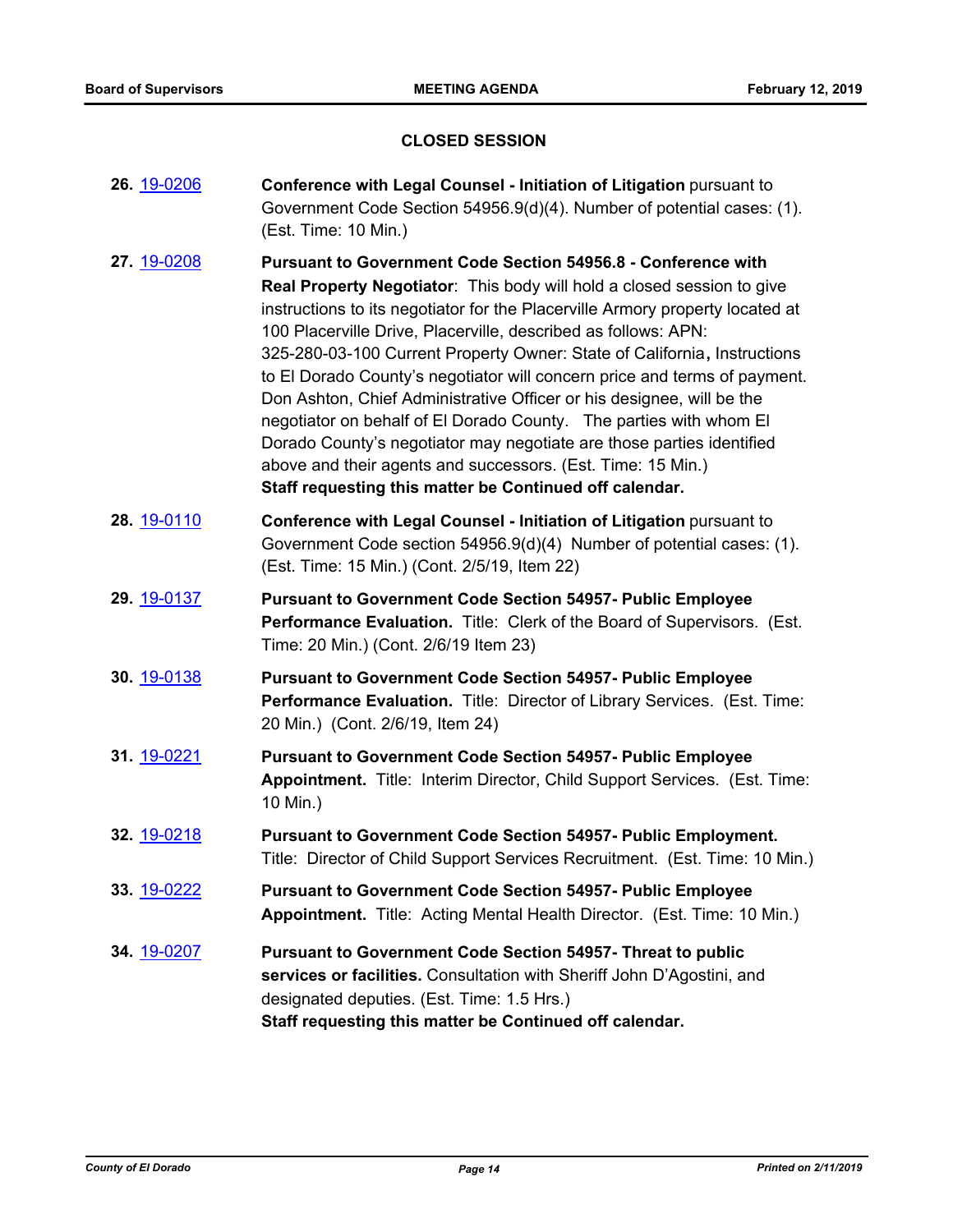On August 19, 2003, the Board adopted the following protocol: It is a requirement that all speakers, County staff and the public, when approaching the podium to make a visual presentation to the Board of Supervisors, must provide the Clerk with the appropriate number of hard copies of the presentation for Board members and the audience.